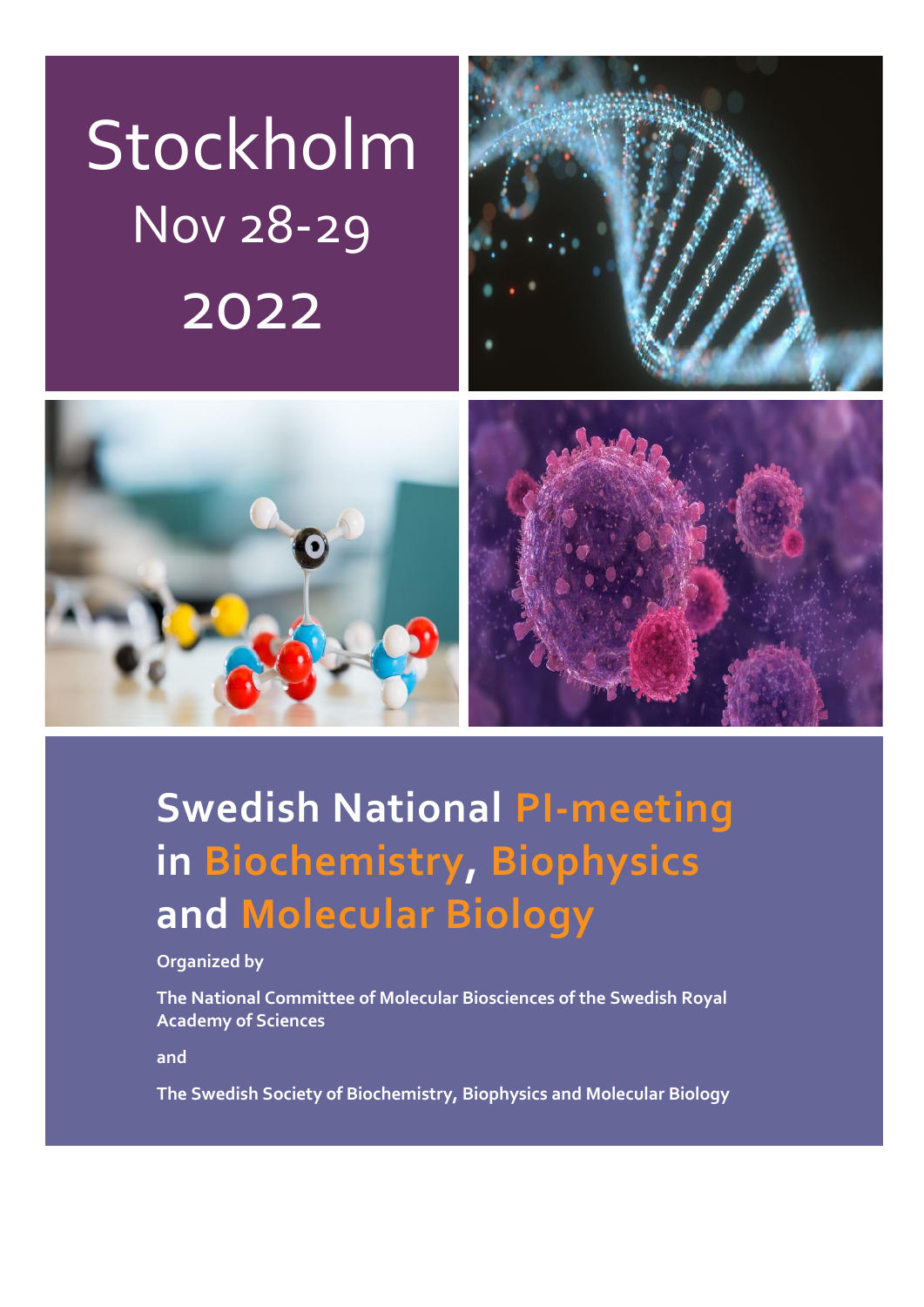### Meet your peers, network, learn, plan and enjoy!



Unique opportunities are provided at this Swedish National PI-meeting in Molecular Biosciences! With this **2-day meeting** loaded with research presentations and symposia and only being open for **PI's that head research groups in Sweden** within the fields of **molecular biosciences**, no other meeting can provide the same high-level possibilities for networking, opening your scientific horizons and provide new possibilities for collaborations and funding initiatives.



#### Registration and participation details

The meeting is held in Stockholm from the morning of Nov 28 until the evening of Nov 29, with possibility of check-in on the evening before the start of the meeting and check-out on the day after the meeting. During the first week of November a list of all participants and further practical information will be sent to all registered attendees.

All submitted abstracts will be collated into an abstract book that will be distributed to all participants. Selection of talks will be made at the discretion of the organizing committee and not all submitted abstracts may be selected for talks, although attempt will be made to have all participating PI's being able to present themselves and their fields of study.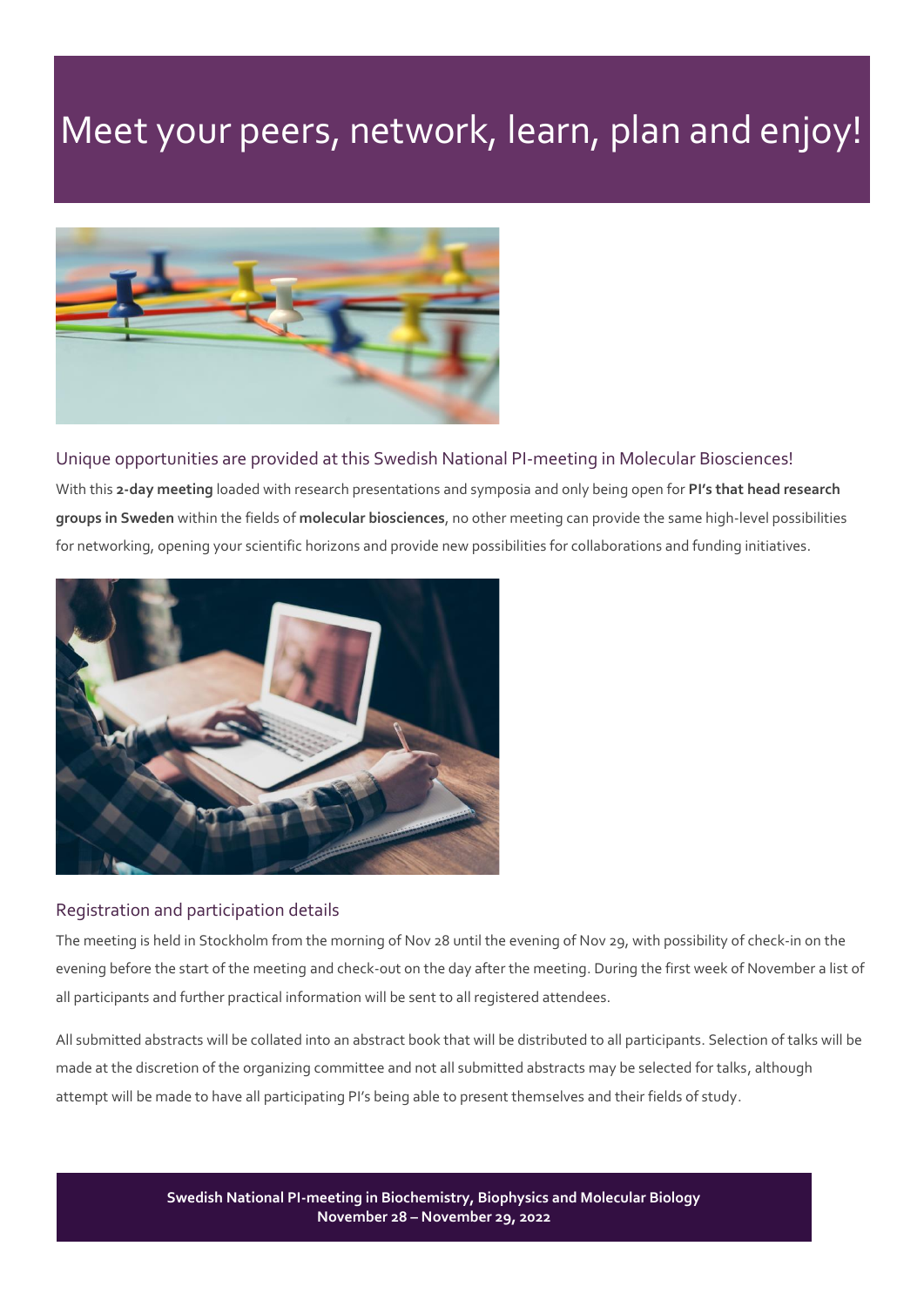|                 | Nov 27<br>Sunday                                                 | <b>Nov 28</b><br>Monday                               | Nov <sub>29</sub><br>Tuesday                                                                                                                                                                                                                                                          |
|-----------------|------------------------------------------------------------------|-------------------------------------------------------|---------------------------------------------------------------------------------------------------------------------------------------------------------------------------------------------------------------------------------------------------------------------------------------|
| $8.00 - 9.00$   |                                                                  | <b>Breakfast</b><br>and/or Check-in                   | <b>Breakfast</b>                                                                                                                                                                                                                                                                      |
| $9.00 - 10.30$  |                                                                  | Talks I: Biochemistry                                 | Talks II: Biophysics                                                                                                                                                                                                                                                                  |
| $10.30 - 11.00$ |                                                                  | Coffee                                                | Coffee                                                                                                                                                                                                                                                                                |
| $11.00 - 12.30$ |                                                                  | Talks II: Biochemistry                                | Talks I: Molecular Biology                                                                                                                                                                                                                                                            |
| $12.30 - 13.30$ |                                                                  | Lunch                                                 | Lunch                                                                                                                                                                                                                                                                                 |
| $13.30 - 15.30$ |                                                                  | <b>Talks III: Biochemistry</b>                        | Talks II: Molecular Biology                                                                                                                                                                                                                                                           |
| $15.30 - 16.00$ |                                                                  | Coffee                                                | Coffee                                                                                                                                                                                                                                                                                |
| $16.00 - 17.00$ | Possibility for early<br>Check-in                                | Talks I: Biophysics                                   | Coordinating efforts through The<br><b>Swedish National Committee and</b><br>SFBBM, with EBSA 2023 in<br>Stockholm - information and<br>further planning<br>Swedish participation in IUBMB,<br>IUPAC, EBSA and FEBS-<br>information and further planning<br><b>Concluding Remarks</b> |
| $17.00 - 19.00$ | Free time                                                        | Free time                                             | Free time<br>and/or Check-out                                                                                                                                                                                                                                                         |
| $19.00 -$       | Possibility of<br>dinner, followed<br>by mingle and free<br>time | Symposium Dinner, followed by<br>mingle and free time |                                                                                                                                                                                                                                                                                       |

### Schedule

This schedule for the meeting is indicative of the current planning and may be subject to slight changes.